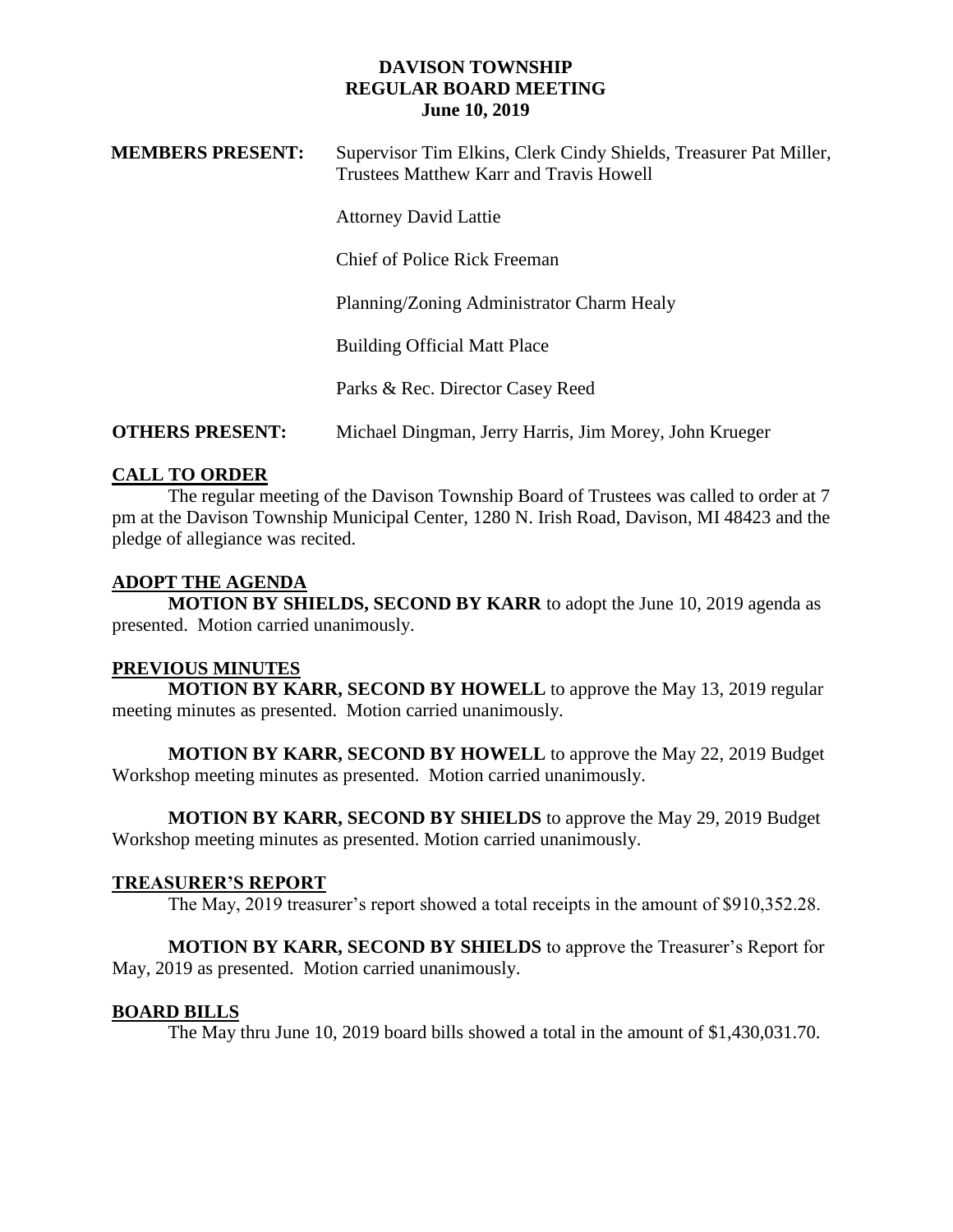**MOTION BY KARR, SECOND BY HOWELL** to approve payment of the May – June 10, 2019 board bills as presented. Roll call: Yes- Miller, Shields, Elkins, Karr, Howell. Motion carried.

## **PUBLIC COMMENT**

The public comment period was opened at 7:05 pm.

Michael Dingman – 1097 Jenna Lane – asked the board if something could be done about the turn lanes on Lapeer Road by Gale Road and if another street light could be placed at the crossing of Gale Road for the Black Creek Trail.

Public comment period was closed at 7:07 pm.

### **NEW BUSINESS**

## **Resolution #2019-15 Sale of Township Property**

A resolution authorizing the sale of vacant land and to authorize the Supervisor or Clerk to execute documents. It was presented to correct the word purchase to sale.

**MOTION BY SHIELDS, SECOND BY MILLER** to approve Resolution #2019-15 with correction as presented. Roll call: Yes – Shields, Elkins, Karr, Howell, Miller. Motion carried.

## **Resolution #2019-16 Sewer Fee Increase**

A resolution to amend for sewage treatment disposal charges to provide for the imposition, collection, and enforcement of fees for the connection, capital rate fees, and for charges for the service user fees. The township will begin charging \$11.27 per REU unit per month where the premises are served by water which is metered, plus the metered consumption rate of \$6.60 per REU unit per month and for premises not served by water which is metered, \$6.60 per REU per month, beginning July 1, 2019.

**MOTION BY KARR, SECOND BY MILLER** to approve Resolution #2019-16 as presented. Roll call: Yes – Elkins, Karr, Howell, Miller, Shields. Motion carried.

## **Ordinance #39-LL for Connection to water supply**

An ordinance amending ordinance 39, as amended to provide for the connection of premises to the Genesee County Water Supply System number two, in the Township of Davison, Genesee County, Michigan: To Provide for the imposition, collection and enforcement of fees for connection thereto or availability thereof and for charges for water supply service therefrom; and to provide for other matters relative to said system and to the use thereof. The township will begin charging \$1,500 per unit for the connection to the water supply system on July 1, 2019.

**MOTION BY KARR, SECOND BY HOWELL** to approve Ordnance #39-LL as presented. Roll call: Yes – Karr, Howell, Miller, Shields, Elkins. Motion carried.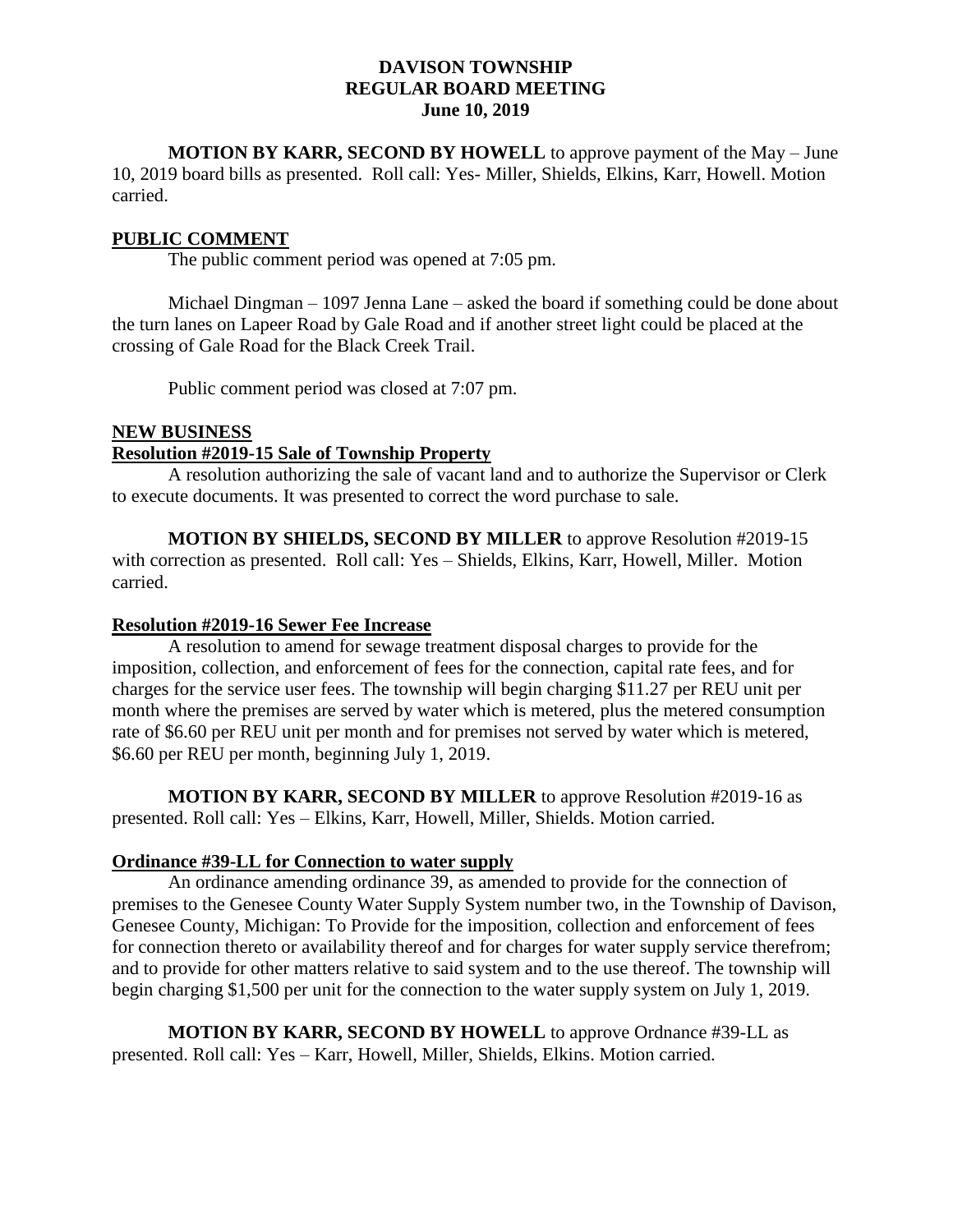### **Resolution #2019-17 for Siren Maintenance**

A resolution to maintain the warning sirens contained within the township municipality requested by the Davison-Richfield Fire Authority Board.

**MOTION BY KARR, SECOND BY SHIELDS** to approve Resolution #2019-17 as presented. Roll call: Yes – Howell, Miller, Shields, Elkins, Karr. Motion carried.

#### **Resolution #2019-19 National Incident Management System**

A resolution to adopt the National Incident Management System which would provide a consistent nationwide approach for Federal, State, and local governments to work together more effectively and efficiently to prevent, prepare for, respond to and recover from domestic incidents, regardless of cause, size or complexity.

**MOTION BY KARR, SECOND BY HOWELL** to approve Resolution #2019-19 for the Adoption of the National Incident Management System as presented. Roll call: Yes – Miller, Shields, Elkins, Karr, Howell. Motion carried.

### **2018-2019 Budget Amendment**

An amendment to increase the Building Department by \$55,500 and the General Admin Capital Outlay by \$18,500 and the Water & Sewer Department by \$360,000. This will allow for a balanced budget.

**MOTION BY MILLER, SECOND BY SHIELDS** to approve the 2018-2019 Budget Amendment as presented. Roll call: Yes – Elkins, Shields, Miller, No – Karr, Howell. Motion carried.

### **Headlee Truth in Taxation Computation**

The operating millage for Davison Township is 0.8395 for General Law allocated mills and 1.4790 for Police mills giving a total of 2.3185 mills. A millage reduction of 0.9998 for 2019-2020 budget year.

### **Resolution to Establish Township Officers Salary**

**MOTION BY SHIELDS, SECOND BY KARR** to approve the Supervisor's salary of \$77,854.40. Roll call: Yes – Elkins, Karr, Howell, Miller, Shields. Motion carried.

**MOTION BY KARR, SECOND BY SHIELDS** to approve the Clerk's salary of \$66,255.60. Roll call: Yes – Karr, Howell, Miller, Shields, Elkins. Motion carried.

**MOTION BY SHIELDS, SECOND BY HOWELL** to approve the Treasurer's salary of 54,522.25. Roll call: Yes – Howell, Miller, Shields, Elkins, Karr. Motion carried.

**MOTION BY SHIELDS, SECOND BY MILLER** to approve the Trustee's salary of \$14,730. Roll call: Yes – Miller, Shields, Elkins, Karr, Howell. Motion carried.